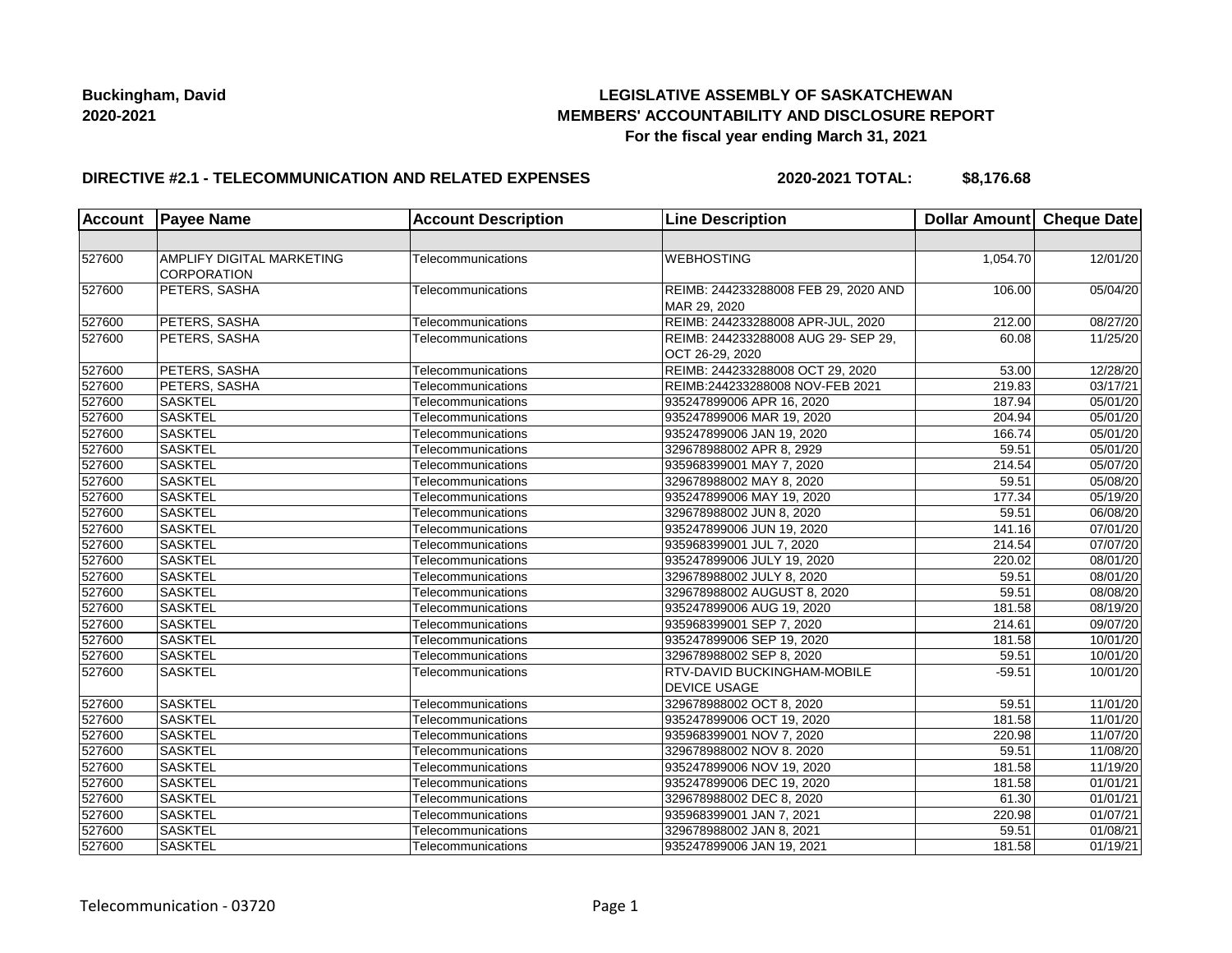# **LEGISLATIVE ASSEMBLY OF SASKATCHEWAN MEMBERS' ACCOUNTABILITY AND DISCLOSURE REPORT For the fiscal year ending March 31, 2021**

# **DIRECTIVE #2.1 - TELECOMMUNICATION AND RELATED EXPENSES**

**2020-2021 TOTAL: \$8,176.68**

| <b>Account</b> | <b>Payee Name</b>           | <b>Account Description</b>           | <b>Line Description</b>           | Dollar Amount | Cheque Date |
|----------------|-----------------------------|--------------------------------------|-----------------------------------|---------------|-------------|
|                |                             |                                      |                                   |               |             |
| 527600         | <b>SASKTEL</b>              | Telecommunications                   | 935247899006 FEB 19, 2021         | 181.58        | 03/01/21    |
| 527600         | <b>SASKTEL</b>              | Telecommunications                   | 329678988002 FEB 8, 2021          | 61.35         | 03/01/21    |
| 527600         | <b>SASKTEL</b>              | Telecommunications                   | 935968399001 MAR 7, 2021          | 193.34        | 03/07/21    |
| 527600         | <b>SASKTEL</b>              | Telecommunications                   | 329678988002 MAR 8, 2021          | 59.51         | 03/08/21    |
| 527600         | <b>SASKTEL</b>              | Telecommunications                   | RTV - DAVID BUCKINGHAM - PERSONAL | $-200.00$     | 03/17/21    |
|                |                             |                                      | <b>USE</b>                        |               |             |
| 527600         | <b>SASKTEL</b>              | Telecommunications                   | 935247899006 MAR 19, 2021         | 181.58        | 03/19/21    |
| 527600         | <b>SUPREME BASICS</b>       | Telecommunications                   | PHONE HEADSET                     | 508.77        | 11/13/20    |
| 530600         | <b>SASKTEL</b>              | Placement -Tender Ads                | 935247899006 JAN 19, 2020         | 38.20         | 05/01/20    |
| 530600         | <b>SASKTEL</b>              | Placement - Tender Ads               | 935247899006 APR 16, 2020         | 38.20         | 05/01/20    |
| 530600         | <b>SASKTEL</b>              | Placement - Tender Ads               | 935247899006 MAY 19, 2020         | 38.20         | 05/19/20    |
| 530600         | <b>SASKTEL</b>              | Placement - Tender Ads               | 935247899006 JUN 19, 2020         | 38.20         | 07/01/20    |
| 530600         | <b>SASKTEL</b>              | Placement - Tender Ads               | 935247899006 JULY 19, 2020        | 38.20         | 08/01/20    |
| 530600         | SASKTEL                     | Placement - Tender Ads               | 935247899006 AUG 19, 2020         | 38.20         | 08/19/20    |
| 530600         | <b>SASKTEL</b>              | Placement -Tender Ads                | 935247899006 SEP 19, 2020         | 38.20         | 10/01/20    |
| 530600         | <b>SASKTEL</b>              | Placement - Tender Ads               | 935247899006 OCT 19, 2020         | 38.20         | 11/01/20    |
| 530600         | <b>SASKTEL</b>              | Placement - Tender Ads               | 935247899006 NOV 19, 2020         | 38.20         | 11/19/20    |
| 530600         | SASKTEL                     | Placement - Tender Ads               | 935247899006 DEC 19, 2020         | 38.20         | 01/01/21    |
| 530600         | SASKTEL                     | Placement -Tender Ads                | 935247899006 JAN 19, 2021         | 38.20         | 01/19/21    |
| 530600         | SASKTEL                     | Placement - Tender Ads               | 935247899006 FEB 19, 2021         | 38.20         | 03/01/21    |
| 530600         | <b>SASKTEL</b>              | Placement -Tender Ads                | 935247899006 MAR 19, 2021         | 38.20         | 03/19/21    |
| 565200         | <b>BUCKINGHAM, DAVID F.</b> | Office Furniture and Equipment - Exp | <b>REIMB: IPHONE</b>              | 1,177.69      | 03/31/21    |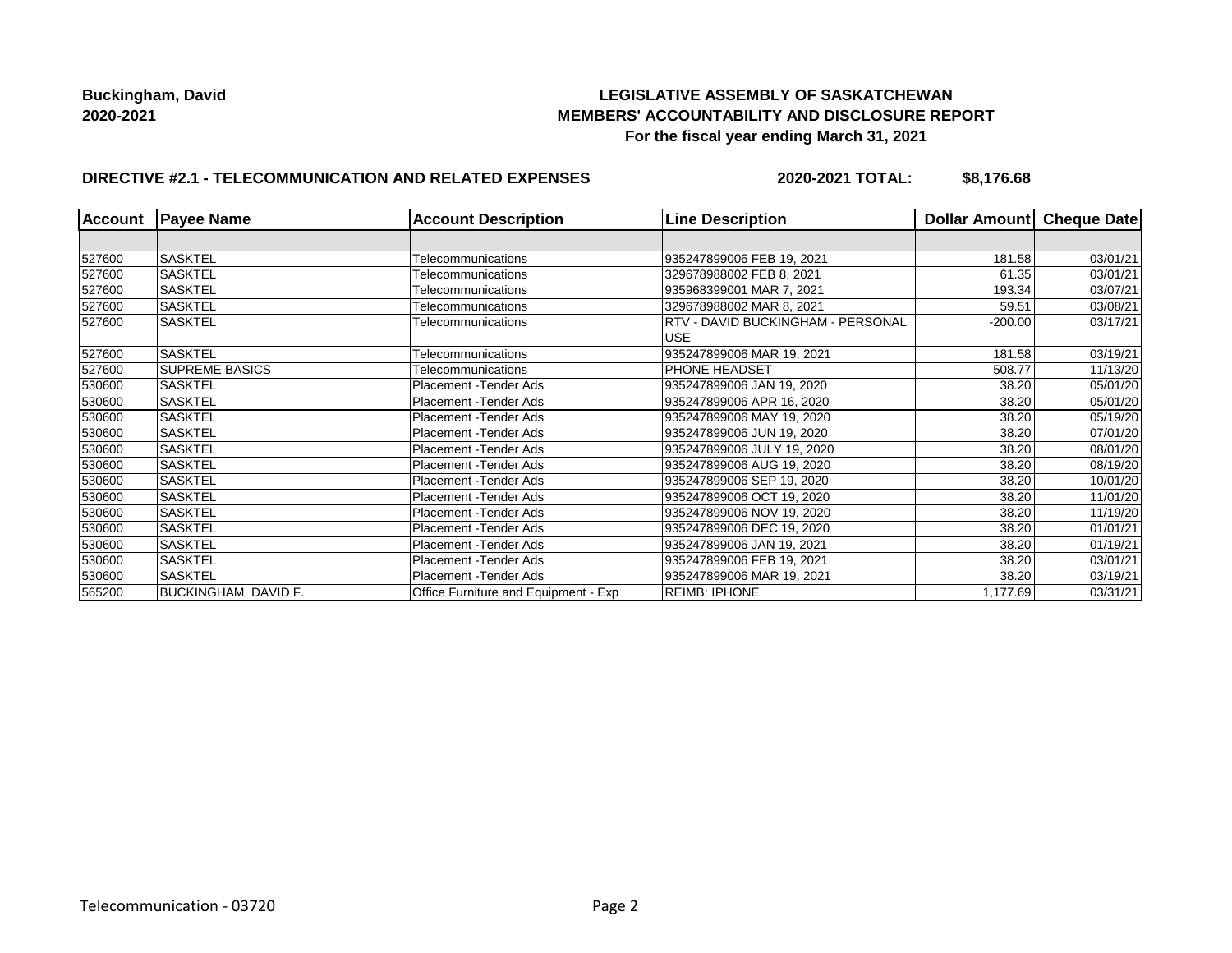# **LEGISLATIVE ASSEMBLY OF SASKATCHEWAN MEMBERS' ACCOUNTABILITY AND DISCLOSURE REPORT For the fiscal year ending March 31, 2021**

# **DIRECTIVE #3.1 - MLA TRAVEL AND LIVING EXPENSES**

**2020-2021 TOTAL: \$30,139.93**

| <b>Account</b> | <b>Payee Name</b>           | <b>Account Description</b>  | <b>Line Description</b>           | <b>Dollar Amount</b> | Cheque Date |
|----------------|-----------------------------|-----------------------------|-----------------------------------|----------------------|-------------|
|                |                             |                             |                                   |                      |             |
| 541900         | <b>BUCKINGHAM, DAVID F.</b> | <b>Elected Rep - Travel</b> | MLA TRAVEL APR 2-MAY 29, 2020     | 1,242.05             | 06/08/20    |
| 541900         | BUCKINGHAM, DAVID F.        | Elected Rep - Travel        | MLA TRAVEL JUN 1-15, 2020         | 1,474.82             | 06/23/20    |
| 541900         | <b>BUCKINGHAM, DAVID F.</b> | Elected Rep - Travel        | MLA TRAVEL JUN 16-30, 2020        | 2,839.68             | 07/02/20    |
| 541900         | <b>BUCKINGHAM, DAVID F.</b> | <b>Elected Rep - Travel</b> | MLA TRAVEL JUN 26- JUL 3, 2020    | 1,319.19             | 07/06/20    |
| 541900         | BUCKINGHAM, DAVID F.        | <b>Elected Rep - Travel</b> | MLA TRAVEL JUL 4-31, 2020         | 1,025.75             | 09/15/20    |
| 541900         | <b>BUCKINGHAM, DAVID F.</b> | <b>Elected Rep - Travel</b> | MLA TRAVEL AUG 1-28, 2020         | 1,570.25             | 09/15/20    |
| 541900         | <b>BUCKINGHAM, DAVID F.</b> | <b>Elected Rep - Travel</b> | MLA TRAVEL OCTOBER 28 - NOVEMBER  | 1,425.07             | 12/01/20    |
|                |                             |                             | 13, 2020                          |                      |             |
| 541900         | <b>BUCKINGHAM, DAVID F.</b> | <b>Elected Rep - Travel</b> | MLA TRAVEL NOVEMBER 16 - 30, 2020 | 2,978.67             | 12/01/20    |
| 541900         | BUCKINGHAM, DAVID F.        | <b>Elected Rep - Travel</b> | MLA TRAVEL DEC 1-15, 2020         | 1,621.00             | 12/18/20    |
| 541900         | BUCKINGHAM, DAVID F.        | Elected Rep - Travel        | MLA TRAVEL DEC 16-31, 2020        | 1,964.06             | 01/06/21    |
| 541900         | BUCKINGHAM, DAVID F.        | Elected Rep - Travel        | MLA TRAVEL JAN 11-21, 2021        | 2,193.89             | 01/25/21    |
| 541900         | BUCKINGHAM, DAVID F.        | Elected Rep - Travel        | MLA TRAVEL JAN 22-FEB 8, 2021     | 2,949.05             | 02/09/21    |
| 541900         | <b>BUCKINGHAM, DAVID F.</b> | Elected Rep - Travel        | MLA TRAVEL FEB 9-28, 2021         | 3,180.70             | 03/01/21    |
| 541900         | <b>BUCKINGHAM, DAVID F.</b> | <b>Elected Rep - Travel</b> | MLA TRAVEL MARCH 1-15, 2021       | 1,433.97             | 03/17/21    |
| 541900         | <b>BUCKINGHAM, DAVID F.</b> | Elected Rep - Travel        | MLA TRAVEL MAR 16-31, 2021        | 2,163.51             | 03/31/21    |
| 541900         | <b>KREOS AVIATION INC.</b>  | <b>Elected Rep - Travel</b> | MLA TRAVEL MAY 3, 2019            | 758.27               | 07/01/20    |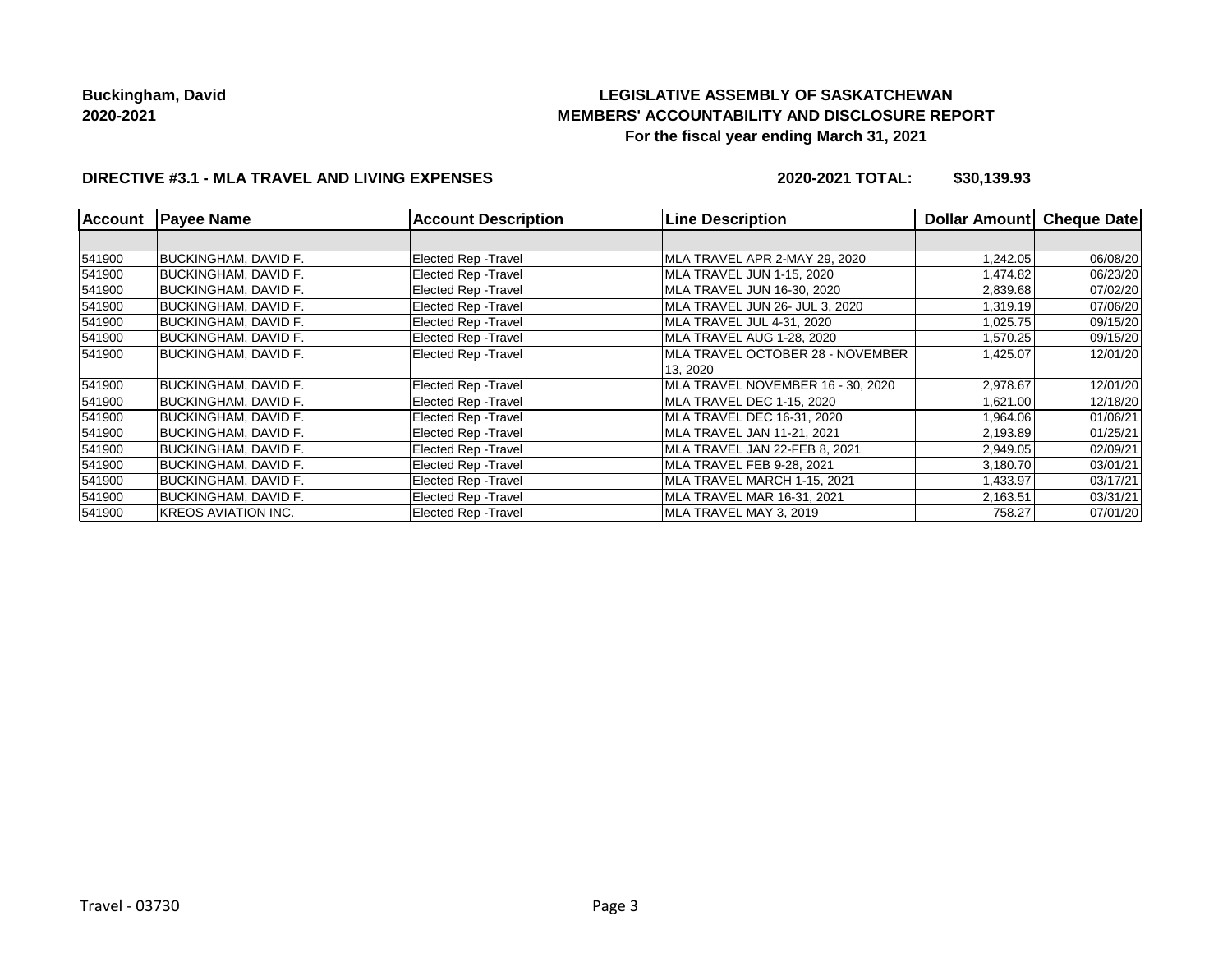# **LEGISLATIVE ASSEMBLY OF SASKATCHEWAN MEMBERS' ACCOUNTABILITY AND DISCLOSURE REPORT For the fiscal year ending March 31, 2021**

#### **DIRECTIVE #4.1 - CONSTITUENCY SERVICE EXPENSES**

| <b>Account</b> | <b>Payee Name</b>                                             | <b>Account Description</b>                | <b>Line Description</b>             | Dollar Amount | <b>Cheque Date</b>    |
|----------------|---------------------------------------------------------------|-------------------------------------------|-------------------------------------|---------------|-----------------------|
|                |                                                               |                                           |                                     |               |                       |
| 521372         | <b>HOGARTH PHOTOGRAPHY</b>                                    | Photographer's Services                   | PHOTOGRAPHY SERVICES                | 254.40        | 11/23/20              |
| 522000         | FORTRESS PROPERTIES INC.                                      | Rent of Ground, Buildings and Other Space | APRIL 2020 MLA OFFICE RENT          | 3,339.02      | 04/01/20              |
| 522000         | FORTRESS PROPERTIES INC.                                      | Rent of Ground, Buildings and Other Space | JUN 2020 MLA OFFICE RENT            | 3,339.02      | 05/05/20              |
| 522000         | FORTRESS PROPERTIES INC.                                      | Rent of Ground, Buildings and Other Space | AUG 2020 MLA OFFICE RENT            | 3,339.02      | 07/07/20              |
| 522000         | FORTRESS PROPERTIES INC.                                      | Rent of Ground, Buildings and Other Space | OCT 2020 MLA OFFICE RENT            | 3,339.02      | 09/13/20              |
| 522000         | <b>FORTRESS PROPERTIES INC.</b>                               | Rent of Ground, Buildings and Other Space | DEC 2020 MLA OFFICE RENT            | 3,339.02      | 11/19/20              |
| 522000         | FORTRESS PROPERTIES INC.                                      | Rent of Ground, Buildings and Other Space | FEB 2021 MLA OFFICE RENT            | 3,339.02      | 01/13/21              |
| 522200         | TOSHIBA TEC CANADA BUSINESS<br><b>SOLUTIONS INC</b>           | Rent of Photocopiers                      | <b>COPIER CHARGES</b>               | 150.36        | 05/01/20              |
| 522200         | TOSHIBA TEC CANADA BUSINESS<br>SOLUTIONS INC                  | Rent of Photocopiers                      | <b>COPIER CHARGES</b>               | 118.55        | 08/01/20              |
| 522200         | TOSHIBA TEC CANADA BUSINESS<br><b>SOLUTIONS INC</b>           | Rent of Photocopiers                      | <b>COPIER CHARGES</b>               | 118.55        | 09/02/20              |
| 522200         | TOSHIBA TEC CANADA BUSINESS<br>SOLUTIONS INC                  | Rent of Photocopiers                      | <b>COPIER CHARGES</b>               | 118.55        | 11/01/20              |
| 522200         | TOSHIBA TEC CANADA BUSINESS<br><b>SOLUTIONS INC</b>           | Rent of Photocopiers                      | <b>COPIER CHARGES</b>               | 118.55        | 01/01/21              |
| 522200         | TOSHIBA TEC CANADA BUSINESS<br><b>SOLUTIONS INC</b>           | Rent of Photocopiers                      | <b>COPIER CHARGES</b>               | 118.55        | 03/01/21              |
| 522500         | HOFFMANN KOOL INSURANCE                                       | <b>Insurance Premiums</b>                 | OFFICE INSURANCE POLICY #C70127826- | 543.78        | 05/01/20              |
| 522700         | <b>SASKPOWER CORPORATION</b>                                  | Utilities - Electricity and Nat Gas       | 510004547822 MAY 8, 2020            | 96.28         | $\overline{05}/08/20$ |
| 522700         | SASKPOWER CORPORATION                                         | Utilities - Electricity and Nat Gas       | 510004547822 JUL 9, 2020            | 172.17        | 07/09/20              |
| 522700         | SASKPOWER CORPORATION                                         | Utilities - Electricity and Nat Gas       | 510004547822 SEP 9, 2020            | 159.75        | 09/09/20              |
| 522700         | SASKPOWER CORPORATION                                         | Utilities - Electricity and Nat Gas       | 510004547822 NOV 9, 2020            | 126.46        | 11/09/20              |
| 522700         | SASKPOWER CORPORATION                                         | Utilities - Electricity and Nat Gas       | 510004547822 JAN 11, 2021           | 179.35        | 01/11/21              |
| 522700         | SASKPOWER CORPORATION                                         | Utilities - Electricity and Nat Gas       | 510004547822 MAR 8, 2021            | 142.70        | 03/08/21              |
| 525000         | MINISTER OF FINANCE-MINISTRY OF<br>SASKBUILDS AND PROCUREMENT | Postal, Courier, Freight and Related      | MAIL SERVICES APRIL 2020            | 484.32        | 06/08/20              |
| 525000         | MINISTER OF FINANCE-MINISTRY OF<br>SASKBUILDS AND PROCUREMENT | Postal, Courier, Freight and Related      | MAIL SERVICES MAY 2020              | 50.67         | 07/01/20              |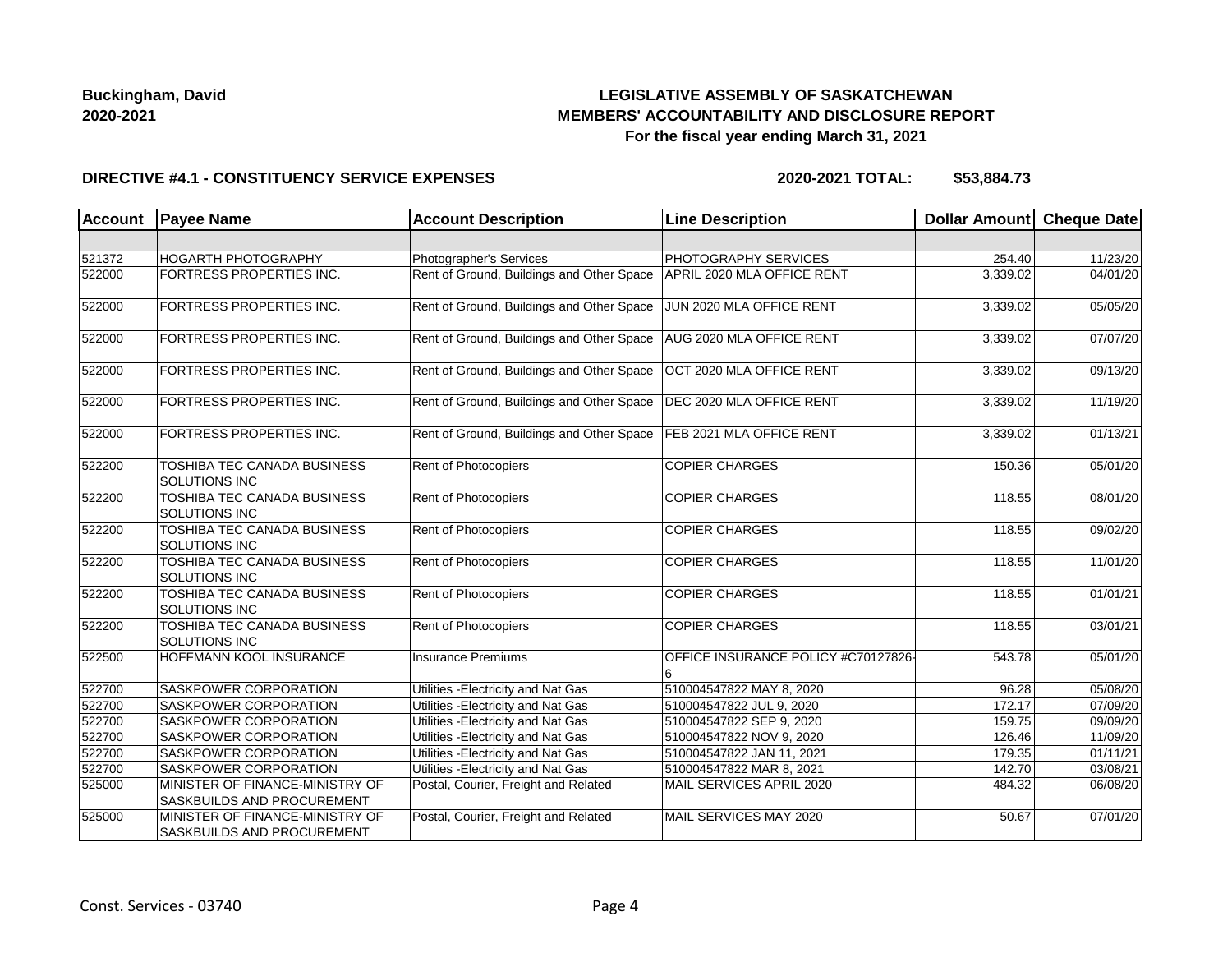# **LEGISLATIVE ASSEMBLY OF SASKATCHEWAN MEMBERS' ACCOUNTABILITY AND DISCLOSURE REPORT For the fiscal year ending March 31, 2021**

### **DIRECTIVE #4.1 - CONSTITUENCY SERVICE EXPENSES**

| <b>Account</b> | <b>Payee Name</b>                                                    | <b>Account Description</b>                | <b>Line Description</b>       | Dollar Amount Cheque Date |          |
|----------------|----------------------------------------------------------------------|-------------------------------------------|-------------------------------|---------------------------|----------|
|                |                                                                      |                                           |                               |                           |          |
| 525000         | MINISTER OF FINANCE-MINISTRY OF<br>SASKBUILDS AND PROCUREMENT        | Postal, Courier, Freight and Related      | JUNE 2020 MAIL SERVICES       | 1,538.93                  | 08/01/20 |
| 525000         | MINISTER OF FINANCE-MINISTRY OF<br>SASKBUILDS AND PROCUREMENT        | Postal, Courier, Freight and Related      | MAIL SERVICES JUL 2020        | 50.71                     | 08/18/20 |
| 525000         | MINISTER OF FINANCE-MINISTRY OF<br>SASKBUILDS AND PROCUREMENT        | Postal, Courier, Freight and Related      | MAIL SERVICES AUG 2020        | 50.71                     | 10/01/20 |
| 525000         | MINISTER OF FINANCE-MINISTRY OF<br>SASKBUILDS AND PROCUREMENT        | Postal, Courier, Freight and Related      | MAIL SERVICES SEP 2020        | 50.71                     | 10/22/20 |
| 525000         | MINISTER OF FINANCE-MINISTRY OF<br><b>SASKBUILDS AND PROCUREMENT</b> | Postal, Courier, Freight and Related      | NOV 2020 MAIL SERVICES        | 53.94                     | 12/11/20 |
| 525000         | MINISTER OF FINANCE-MINISTRY OF<br>SASKBUILDS AND PROCUREMENT        | Postal, Courier, Freight and Related      | DEC 2020 MAIL SERVICES        | 1,600.84                  | 01/20/21 |
| 525000         | MINISTER OF FINANCE-MINISTRY OF<br>SASKBUILDS AND PROCUREMENT        | Postal, Courier, Freight and Related      | JAN 2021 MAIL SERVICES        | 51.81                     | 03/01/21 |
| 525000         | MINISTER OF FINANCE-MINISTRY OF<br>SASKBUILDS AND PROCUREMENT        | Postal, Courier, Freight and Related      | FEB 2021 MAIL SERVICES        | 55.05                     | 03/17/21 |
| 525000         | MINISTER OF FINANCE-MINISTRY OF<br>SASKBUILDS AND PROCUREMENT        | Postal, Courier, Freight and Related      | MARCH 2021 MAIL SERVICES      | 54.39                     | 03/31/21 |
| 528000         | PRAIRIE FUSION CONSULTING INC.                                       | <b>Support Services</b>                   | <b>IT SUPPORT</b>             | 209.46                    | 10/01/20 |
| 528000         | PRAIRIE FUSION CONSULTING INC.                                       | <b>Support Services</b>                   | <b>IT SUPPORT</b>             | 84.80                     | 10/01/20 |
| 528100         | PETERS, SASHA                                                        | <b>Information Services Subscriptions</b> | <b>ONLINE SUBSCRIPTION</b>    | 200.86                    | 05/11/20 |
| 529000         | COSMOPOLITAN INDUSTRIES LTD.                                         | <b>General Contractual Services</b>       | <b>SHREDDING</b>              | 46.00                     | 07/01/20 |
| 530000         | <b>CREATIVE OUTDOOR</b>                                              | <b>Communications Development Costs</b>   | ADVERTISING PRODUCTION        | 200.00                    | 11/01/20 |
| 530000         | <b>CREATIVE OUTDOOR</b>                                              | <b>Communications Development Costs</b>   | ADVERTISING PRODUCTION        | 200.00                    | 02/01/21 |
| 530000         | <b>CREATIVE OUTDOOR</b>                                              | <b>Communications Development Costs</b>   | ADVERTISING PRODUCTION        | 200.00                    | 02/01/21 |
| 530000         | <b>CREATIVE OUTDOOR</b>                                              | <b>Communications Development Costs</b>   | <b>ADVERTISING PRODUCTION</b> | 200.00                    | 02/01/21 |
| 530300         | MARU GROUP CANADA INC.                                               | Primary Research/Focus group              | AD HOC RESEARCH               | 661.11                    | 06/01/20 |
| 530300         | MARU GROUP CANADA INC.                                               | Primary Research/Focus group              | AD HOC RESEARCH               | 661.11                    | 10/01/20 |
| 530300         | MARU GROUP CANADA INC.                                               | Primary Research/Focus group              | AD HOC RESEARCH               | 632.97                    | 03/01/21 |
| 530300         | MARU GROUP CANADA INC.                                               | Primary Research/Focus group              | AD HOC RESEARCH               | 632.97                    | 03/01/21 |
| 530500         | CANADIAN NETWORK BROADCASTING                                        | Media Placement                           | <b>ADVERTISING</b>            | 579.00                    | 08/01/20 |
| 530500         | <b>CREATIVE OUTDOOR</b>                                              | Media Placement                           | ADVERTISING                   | 327.50                    | 05/05/20 |
| 530500         | <b>CREATIVE OUTDOOR</b>                                              | Media Placement                           | <b>ADVERTISING</b>            | 327.50                    | 05/11/20 |
| 530500         | <b>CREATIVE OUTDOOR</b>                                              | Media Placement                           | <b>ADVERTISING</b>            | 327.50                    | 05/11/20 |
| 530500         | <b>CREATIVE OUTDOOR</b>                                              | Media Placement                           | <b>ADVERTISING</b>            | 65.50                     | 09/01/20 |
| 530500         | <b>CREATIVE OUTDOOR</b>                                              | Media Placement                           | <b>ADVERTISING</b>            | 65.50                     | 09/01/20 |
| 530500         | <b>CREATIVE OUTDOOR</b>                                              | Media Placement                           | ADVERTISING                   | 65.50                     | 09/01/20 |
| 530500         | <b>CREATIVE OUTDOOR</b>                                              | Media Placement                           | ADVERTISING                   | 65.50                     | 09/01/20 |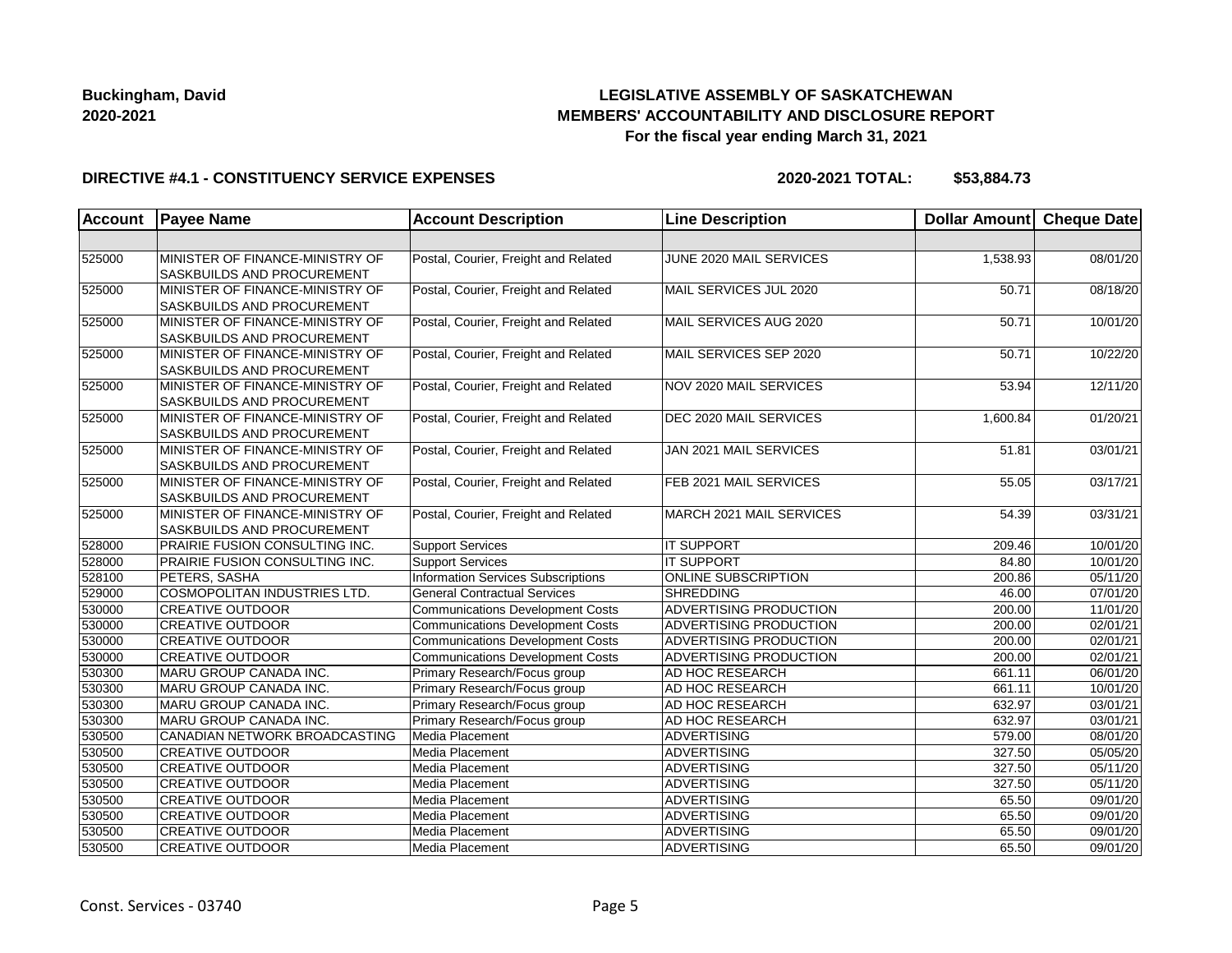# **LEGISLATIVE ASSEMBLY OF SASKATCHEWAN MEMBERS' ACCOUNTABILITY AND DISCLOSURE REPORT For the fiscal year ending March 31, 2021**

### **DIRECTIVE #4.1 - CONSTITUENCY SERVICE EXPENSES**

| <b>Account</b> | <b>Payee Name</b>                                                       | <b>Account Description</b>         | <b>Line Description</b>       | Dollar Amount Cheque Date |          |
|----------------|-------------------------------------------------------------------------|------------------------------------|-------------------------------|---------------------------|----------|
|                |                                                                         |                                    |                               |                           |          |
| 530500         | <b>CREATIVE OUTDOOR</b>                                                 | Media Placement                    | <b>ADVERTISING</b>            | 174.00                    | 11/01/20 |
| 530500         | <b>CREATIVE OUTDOOR</b>                                                 | Media Placement                    | <b>ADVERTISING</b>            | 655.00                    | 11/15/20 |
| 530500         | <b>CREATIVE OUTDOOR</b>                                                 | Media Placement                    | <b>ADVERTISING</b>            | 655.00                    | 11/15/20 |
| 530500         | <b>CREATIVE OUTDOOR</b>                                                 | Media Placement                    | <b>ADVERTISING</b>            | 655.00                    | 11/15/20 |
| 530500         | <b>CREATIVE OUTDOOR</b>                                                 | Media Placement                    | <b>ADVERTISING</b>            | 655.00                    | 11/15/20 |
| 530500         | <b>CREATIVE OUTDOOR</b>                                                 | Media Placement                    | ADVERTISING PRODUCTION        | 200.00                    | 11/18/20 |
| 530500         | <b>CREATIVE OUTDOOR</b>                                                 | Media Placement                    | <b>ADVERTISING</b>            | 472.40                    | 11/25/20 |
| 530500         | <b>CURBEX</b>                                                           | Media Placement                    | <b>ADVERTISING</b>            | 200.50                    | 12/01/20 |
| 530500         | <b>CURBEX</b>                                                           | Media Placement                    | <b>ADVERTISING</b>            | 200.50                    | 12/01/20 |
| 530500         | <b>HAMPTON VILLAGE COMMUNITY</b><br><b>ASSOCIATION</b>                  | Media Placement                    | <b>ADVERTISING</b>            | 50.00                     | 01/01/21 |
| 530500         | OUTFRONT MEDIA CANADA                                                   | Media Placement                    | <b>ADVERTISING</b>            | 1,500.00                  | 05/21/20 |
| 530500         | UKRAINIAN CANADIAN CONGRESS-<br>SASKATCHEWAN PROVINCIAL COUNCIL<br>INC. | Media Placement                    | <b>ADVERTISING</b>            | 126.00                    | 05/01/20 |
| 530500         | UKRAINIAN CANADIAN CONGRESS-<br>SASKATCHEWAN PROVINCIAL COUNCIL<br>INC. | Media Placement                    | <b>ADVERTISING</b>            | 126.00                    | 08/01/20 |
| 530500         | UKRAINIAN CANADIAN CONGRESS-<br>SASKATCHEWAN PROVINCIAL COUNCIL<br>INC. | Media Placement                    | <b>ADVERTISING</b>            | 140.00                    | 03/01/21 |
| 530800         | ULTRA PRINT SERVICES LTD.                                               | Publications                       | <b>NEWSLETTER</b>             | 973.08                    | 06/01/20 |
| 530800         | ULTRA PRINT SERVICES LTD.                                               | Publications                       | <b>NEWSLETTER</b>             | 457.92                    | 06/08/20 |
| 530900         | ULTRA PRINT SERVICES LTD.                                               | <b>Promotional Items</b>           | CALENDARS/CHRISTMAS CARDS     | 10,807.87                 | 01/01/21 |
| 531100         | KONCEPT SIGN GROUP INC.                                                 | <b>Exhibits and Displays</b>       | OFFICE SIGNAGE                | 457.21                    | 03/18/21 |
| 550100         | ULTRA PRINT SERVICES LTD.                                               | <b>Printed Forms</b>               | <b>BUSINESS CARDS</b>         | 100.70                    | 08/01/20 |
| 550100         | ULTRA PRINT SERVICES LTD.                                               | <b>Printed Forms</b>               | <b>BUSINESS CARDS</b>         | 60.42                     | 01/01/21 |
| 550100         | ULTRA PRINT SERVICES LTD.                                               | <b>Printed Forms</b>               | <b>BUSINESS CARDS</b>         | 64.66                     | 03/18/21 |
| 555000         | APOLLO MANAGEMENT SOLUTIONS                                             | Other Material and Supplies        | OFFICE SUPPLIES               | 143.10                    | 06/01/20 |
| 555000         | <b>BUCKINGHAM, DAVID F.</b>                                             | <b>Other Material and Supplies</b> | <b>REIMB: OFFICE SUPPLIES</b> | 33.30                     | 03/31/21 |
| 555000         | <b>CORPORATE EXPRESS</b>                                                | Other Material and Supplies        | OFFICE SUPPLIES               | 25.43                     | 11/19/20 |
| 555000         | PERFECT PEN & STATIONERY                                                | Other Material and Supplies        | OFFICE SUPPLIES               | 75.40                     | 11/07/20 |
| 555000         | PETERS, SASHA                                                           | Other Material and Supplies        | OFFICE SUPPLIES               | 16.64                     | 06/01/20 |
| 555000         | PETERS, SASHA                                                           | Other Material and Supplies        | OFFICE SUPPLIES               | 62.67                     | 08/06/20 |
| 555000         | PETERS, SASHA                                                           | Other Material and Supplies        | OFFICE SUPPLIES               | 126.33                    | 02/12/21 |
| 555000         | PETERS, SASHA                                                           | Other Material and Supplies        | OFFICE SUPPLIES               | 10.59                     | 02/12/21 |
| 555000         | PETERS, SASHA                                                           | <b>Other Material and Supplies</b> | OFFICE SUPPLIES               | 141.04                    | 03/31/21 |
| 555000         | PRO PRINT INC.                                                          | Other Material and Supplies        | OFFICE SUPPLIES GST EXEMPT    | 37.09                     | 02/01/21 |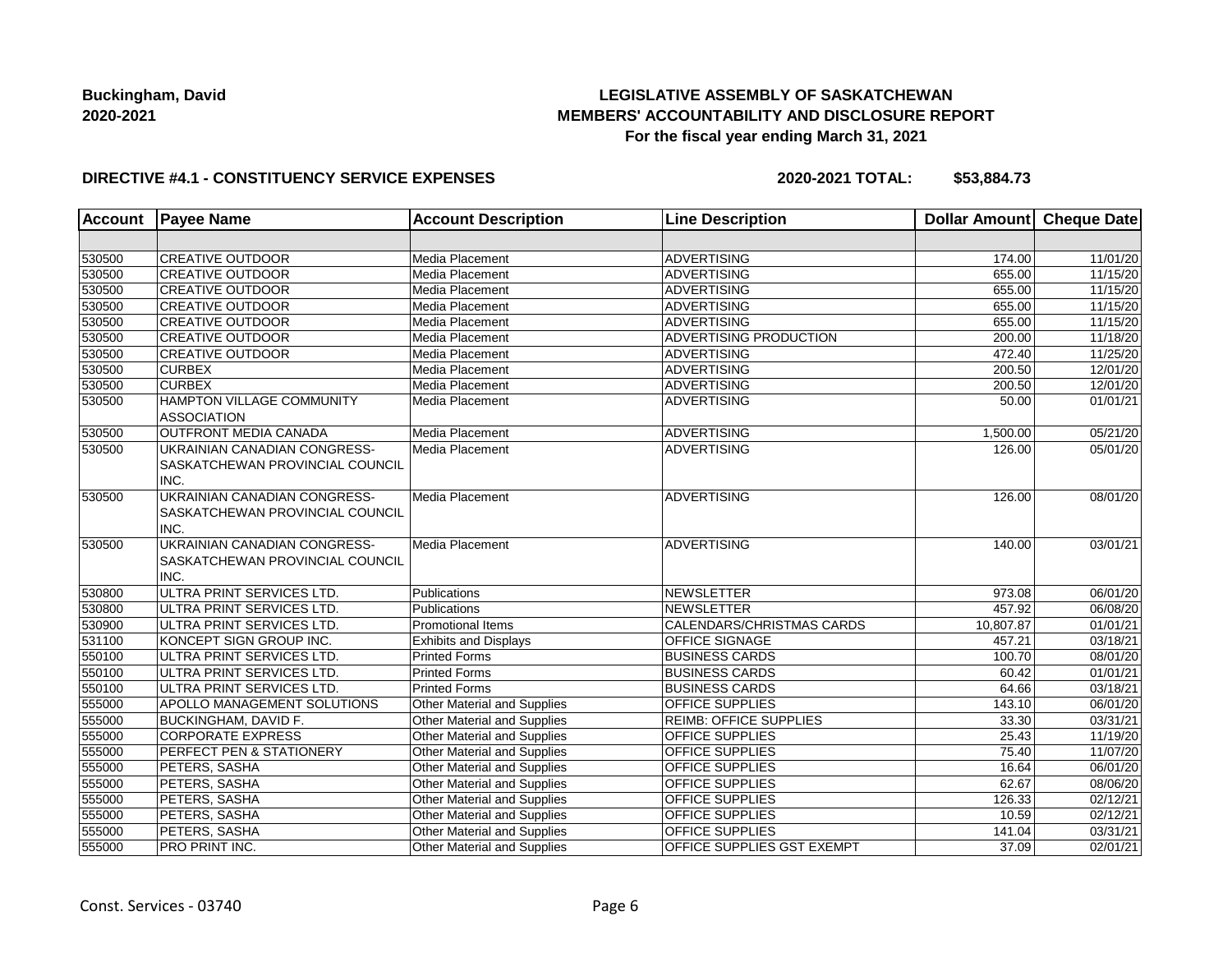# **LEGISLATIVE ASSEMBLY OF SASKATCHEWAN MEMBERS' ACCOUNTABILITY AND DISCLOSURE REPORT For the fiscal year ending March 31, 2021**

### **DIRECTIVE #4.1 - CONSTITUENCY SERVICE EXPENSES**

| <b>Account</b> | <b>Payee Name</b>           | <b>Account Description</b>         | <b>Line Description</b>             | Dollar Amount Cheque Date |          |
|----------------|-----------------------------|------------------------------------|-------------------------------------|---------------------------|----------|
|                |                             |                                    |                                     |                           |          |
| 555000         | <b>SUPREME BASICS</b>       | <b>Other Material and Supplies</b> | <b>OFFICE SUPPLIES</b>              | 33.88                     | 08/04/20 |
| 555000         | <b>SUPREME BASICS</b>       | <b>Other Material and Supplies</b> | <b>OFFICE SUPPLIES</b>              | 137.78                    | 12/01/20 |
| 555000         | <b>SUPREME BASICS</b>       | <b>Other Material and Supplies</b> | <b>OFFICE SUPPLIES</b>              | $-74.19$                  | 12/04/20 |
| 555000         | <b>SUPREME BASICS</b>       | <b>Other Material and Supplies</b> | <b>OFFICE SUPPLIES</b>              | 291.31                    | 03/18/21 |
| 564600         | <b>BUCKINGHAM, DAVID F.</b> | Computer Software - Exp            | <b>REIMB: SOFTWARE SUBSCRIPTION</b> | 59.70                     | 07/18/20 |
| 564600         | <b>PETERS, SASHA</b>        | Computer Software - Exp            | <b>SOFTWARE</b>                     | 848.92                    | 11/25/20 |
| 588950         |                             |                                    | <b>PREPAID EXPENSE ADJUSTMENT</b>   | 937.50                    | 03/12/20 |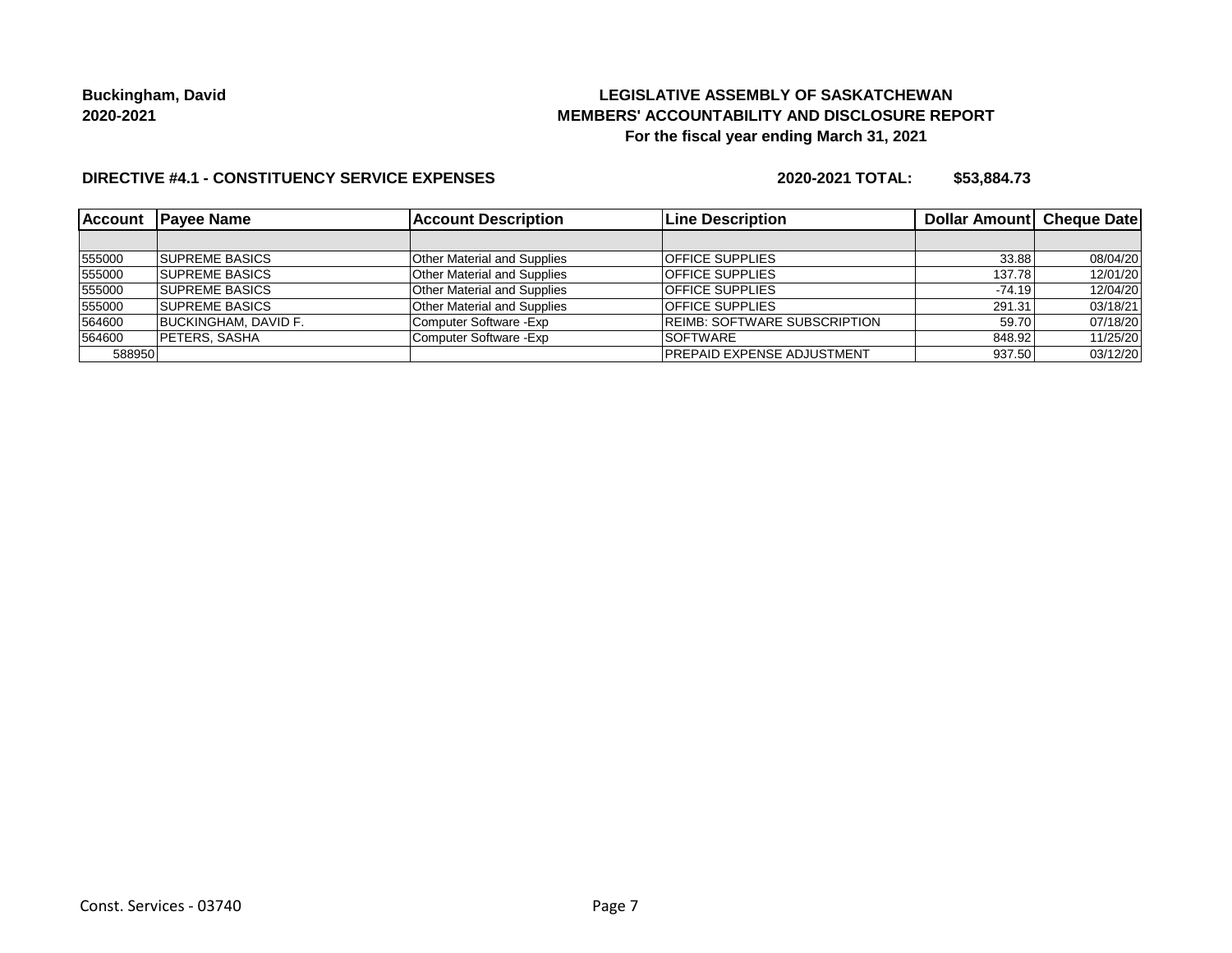# **LEGISLATIVE ASSEMBLY OF SASKATCHEWAN MEMBERS' ACCOUNTABILITY AND DISCLOSURE REPORT For the fiscal year ending March 31, 2021**

#### **DIRECTIVE #6 - CONSTITUENCY ASSISTANT EXPENSES**

**2020-2021 TOTAL: \$59,336.56**

| <b>Account</b> | <b>Payee Name</b> | <b>Account Description</b>       | Dollar Amount Cheque Date |          |
|----------------|-------------------|----------------------------------|---------------------------|----------|
|                |                   |                                  |                           |          |
| 513000         | PETERS, SASHAK    | Out-of-Scope Permanent           | 0.00                      | 04/01/20 |
| 513000         | PETERS, SASHAK    | Out-of-Scope Permanent           | $-432.00$                 | 04/13/20 |
| 513000         | PETERS, SASHAK    | Out-of-Scope Permanent           | 2.160.00                  | 04/14/20 |
| 513000         | PETERS, SASHAK    | Out-of-Scope Permanent           | 2,160.00                  | 05/01/20 |
| 513000         | PETERS, SASHAK    | Out-of-Scope Permanent           | 2,160.00                  | 05/13/20 |
| 513000         | PETERS, SASHAK    | Out-of-Scope Permanent           | 2,160.00                  | 05/27/20 |
| 513000         | PETERS, SASHAK    | Out-of-Scope Permanent           | 2,160.00                  | 06/10/20 |
| 513000         | PETERS, SASHAK    | Out-of-Scope Permanent           | 2,160.00                  | 06/24/20 |
| 513000         | PETERS, SASHAK    | Out-of-Scope Permanent           | 2,160.00                  | 07/08/20 |
| 513000         | PETERS, SASHAK    | Out-of-Scope Permanent           | 2,160.00                  | 07/22/20 |
| 513000         | PETERS, SASHAK    | Out-of-Scope Permanent           | 2,160.00                  | 08/05/20 |
| 513000         | PETERS, SASHAK    | Out-of-Scope Permanent           | 2,160.00                  | 08/19/20 |
| 513000         | PETERS, SASHAK    | Out-of-Scope Permanent           | 2,160.00                  | 09/02/20 |
| 513000         | PETERS, SASHAK    | Out-of-Scope Permanent           | 2,160.00                  | 09/16/20 |
| 513000         | PETERS, SASHAK    | Out-of-Scope Permanent           | 2,160.00                  | 10/01/20 |
| 513000         | PETERS, SASHAK    | Out-of-Scope Permanent           | 4,752.00                  | 10/06/20 |
| 513000         | PETERS, SASHAK    | Out-of-Scope Permanent           | 1,944.00                  | 11/10/20 |
| 513000         | PETERS, SASHAK    | Out-of-Scope Permanent           | 2,160.00                  | 11/24/20 |
| 513000         | PETERS, SASHA K   | Out-of-Scope Permanent           | 2,280.00                  | 12/09/20 |
| 513000         | PETERS, SASHAK    | Out-of-Scope Permanent           | 2,280.00                  | 12/22/20 |
| 513000         | PETERS, SASHAK    | Out-of-Scope Permanent           | 2,280.00                  | 01/06/21 |
| 513000         | PETERS, SASHAK    | Out-of-Scope Permanent           | 2,280.00                  | 01/20/21 |
| 513000         | PETERS, SASHAK    | Out-of-Scope Permanent           | 1,995.00                  | 02/03/21 |
| 513000         | PETERS, SASHAK    | Out-of-Scope Permanent           | 1,995.00                  | 02/17/21 |
| 513000         | PETERS, SASHAK    | Out-of-Scope Permanent           | 1,995.00                  | 03/03/21 |
| 513000         | PETERS, SASHAK    | Out-of-Scope Permanent           | 1,995.00                  | 03/17/21 |
| 513000         | PETERS, SASHAK    | Out-of-Scope Permanent           | 1,995.00                  | 03/30/21 |
| 513000         | PETERS, SASHAK    | Out-of-Scope Permanent           | 3,098.50                  | 04/09/21 |
| 519900         | None (Default)    | Change in Y/E Accrued Empl Leave | $-268.38$                 | 04/20/20 |
|                |                   | <b>Entitlements</b>              |                           |          |
| 519900         | None (Default)    | Change in Y/E Accrued Empl Leave | 907.44                    | 04/14/21 |
|                |                   | Entitlements                     |                           |          |